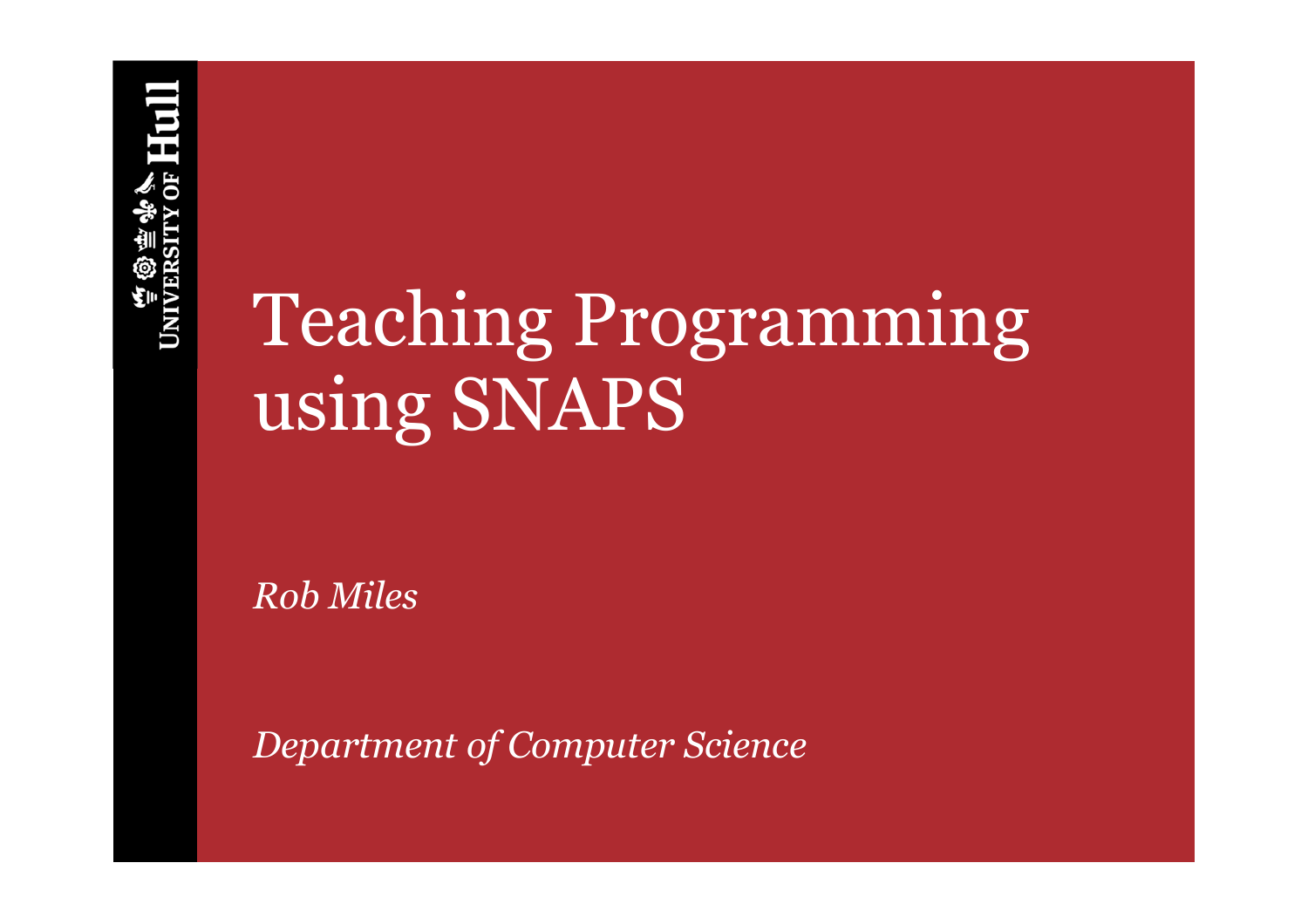

#### Introduction

- About me
- The Problem of Teaching Programming
- Encouraging Engagement
- Snaps overview
- Snaps demo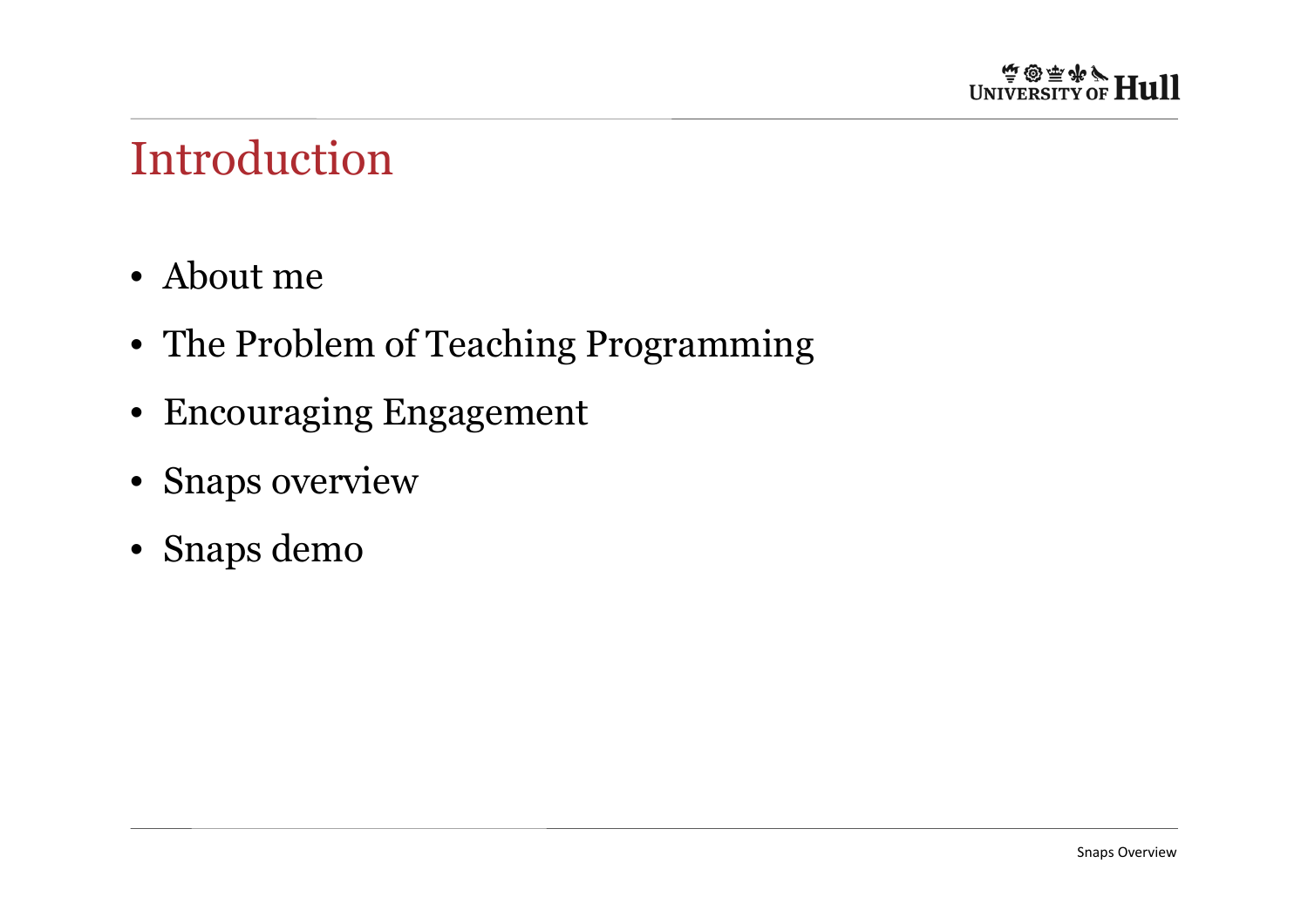## Welcome to my world..

- Lecturer in Computer Science in University of Hull
- Learned to program using punched cards and Algol 60
- Been teaching programming for over 20 years
- Currently teach C# programming to our First Year students
	- **Links of the Common** Very keen on Python too
	- –..and the Arduino..
	- –..and the Raspberry Pi
	- and the state of the Microsoft MVP for Windows Platform Development
- Blogs at www.robmiles.com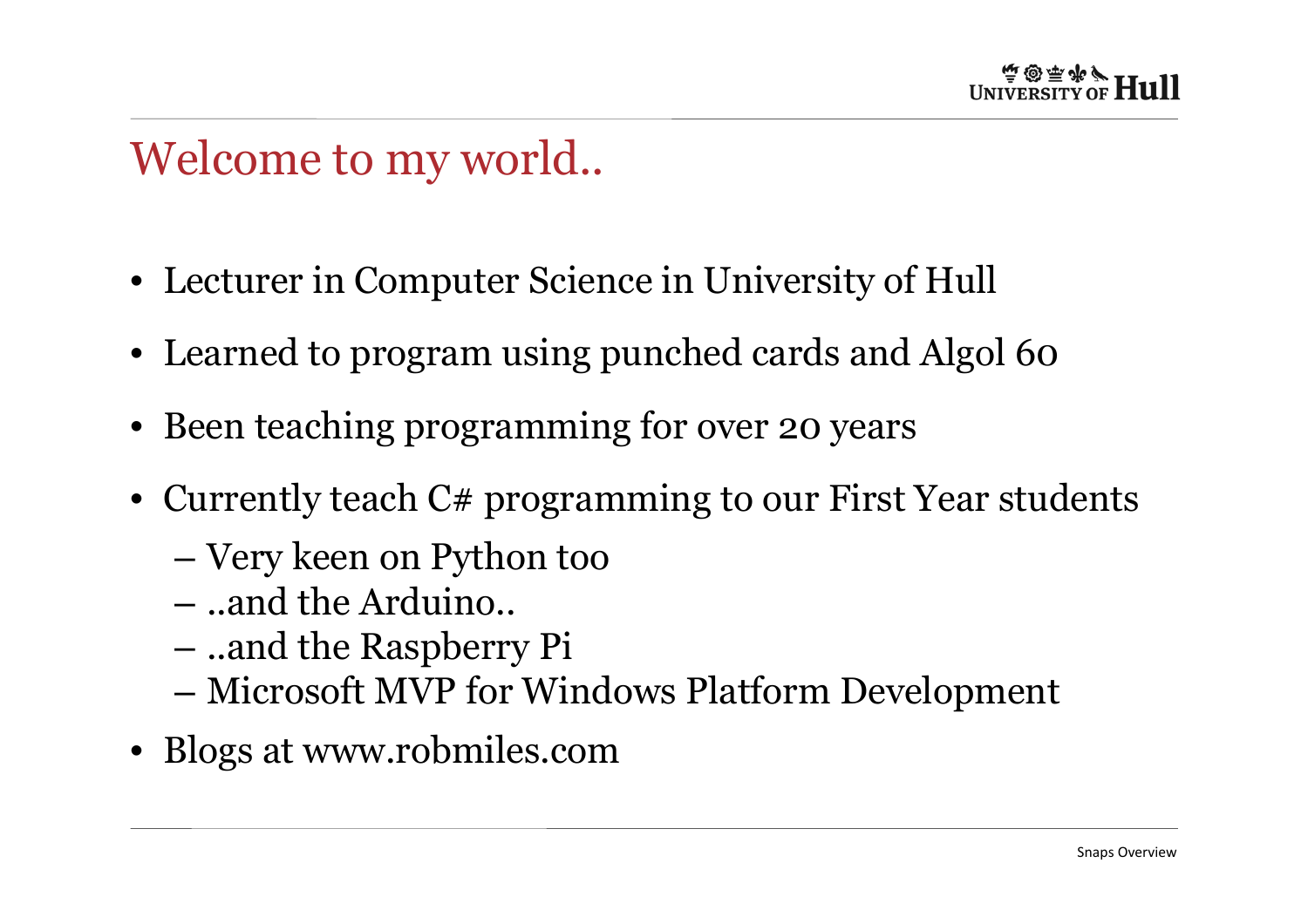#### We teach  $C#$

- $\bullet\,$  We've taught C# as a first language for a while
	- and the state of the – It's heavily based on Java
	- and the state of the – Same syntax as C, C++ and Java
	- **Links of the Common** – Strongly typed
	- **Links of the Common** – Flexible<br>–
	- – $-$  Good for future employment
- Later in our course we teach C++, Prolog, assembler etc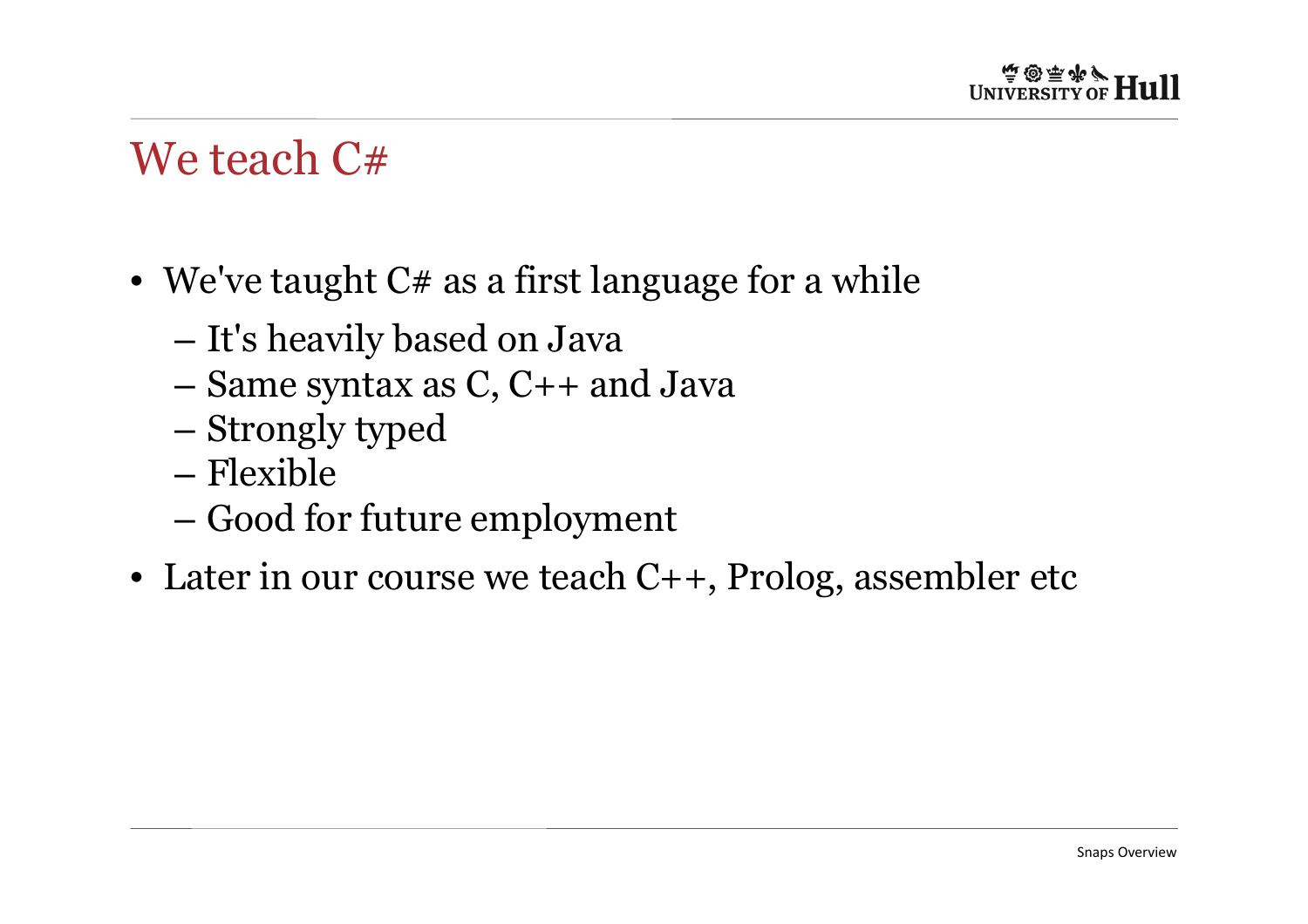## The Problem of Teaching Programming

- It is impossible to teach programming
	- and the state of the Just like it is impossible to teach someone how to ride a bicycle
- All you can do is tell them the fundamental principles and then get them to have a go
	- –And support them when they fall off
- Students can get a bit upset when they discover that we can't "tell them the correct answer to the question so that they can learn it, write it down and get good marks"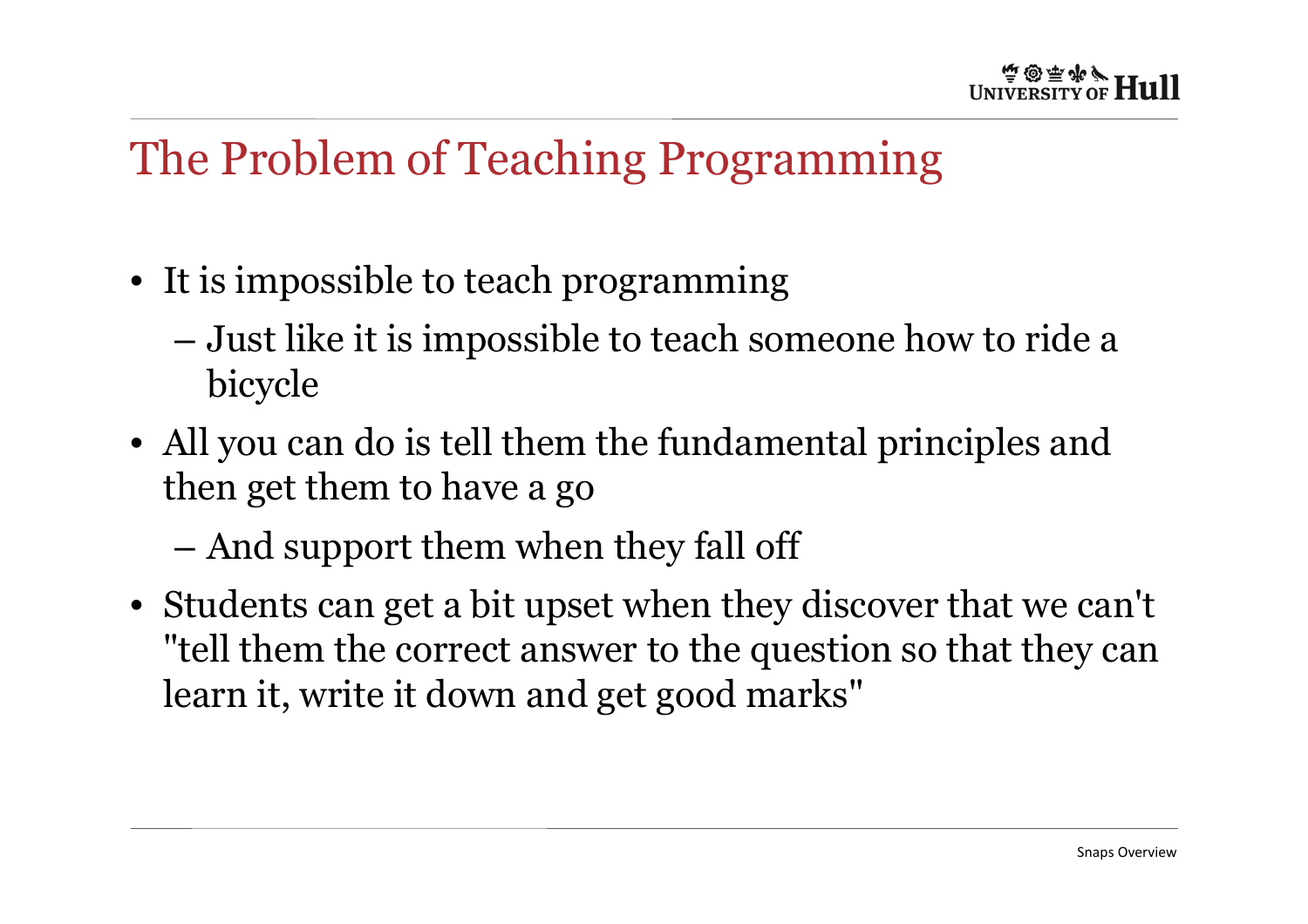#### Starting to Learn to Program

- To get students to learn how to program you have to get them to practice problem solving
- This is especially important in the early stages when they are learning how to create and sequence the program statements they use to construct their solutions
- Until they are confident that they can do this, there is no point in progressing any further with the teaching
- Being able to derive a solution and express it as a sequenceof individual statements is the fundamental skill that underpins everything else in programming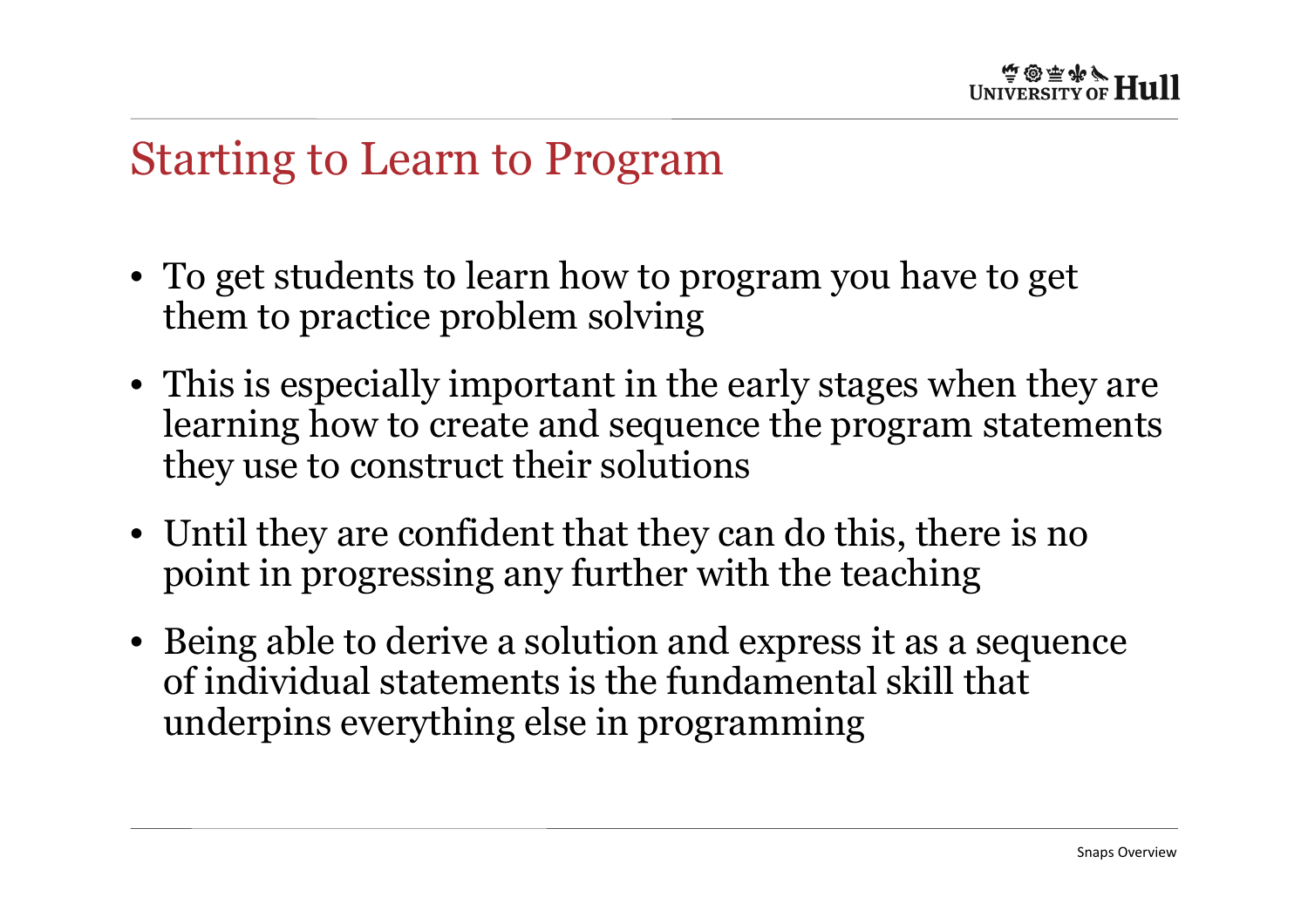## Context is Key

- The most important aspect of learning how to solve problems with software is the context in which the problems to be solved are framed
- If the students don't understand what their program is trying to achieve, they will never be able to construct a workable solution to the problem
- The problem context must be familiar, relevant and amenable to a software solution
- It also helps if it is novel/fun  $\odot$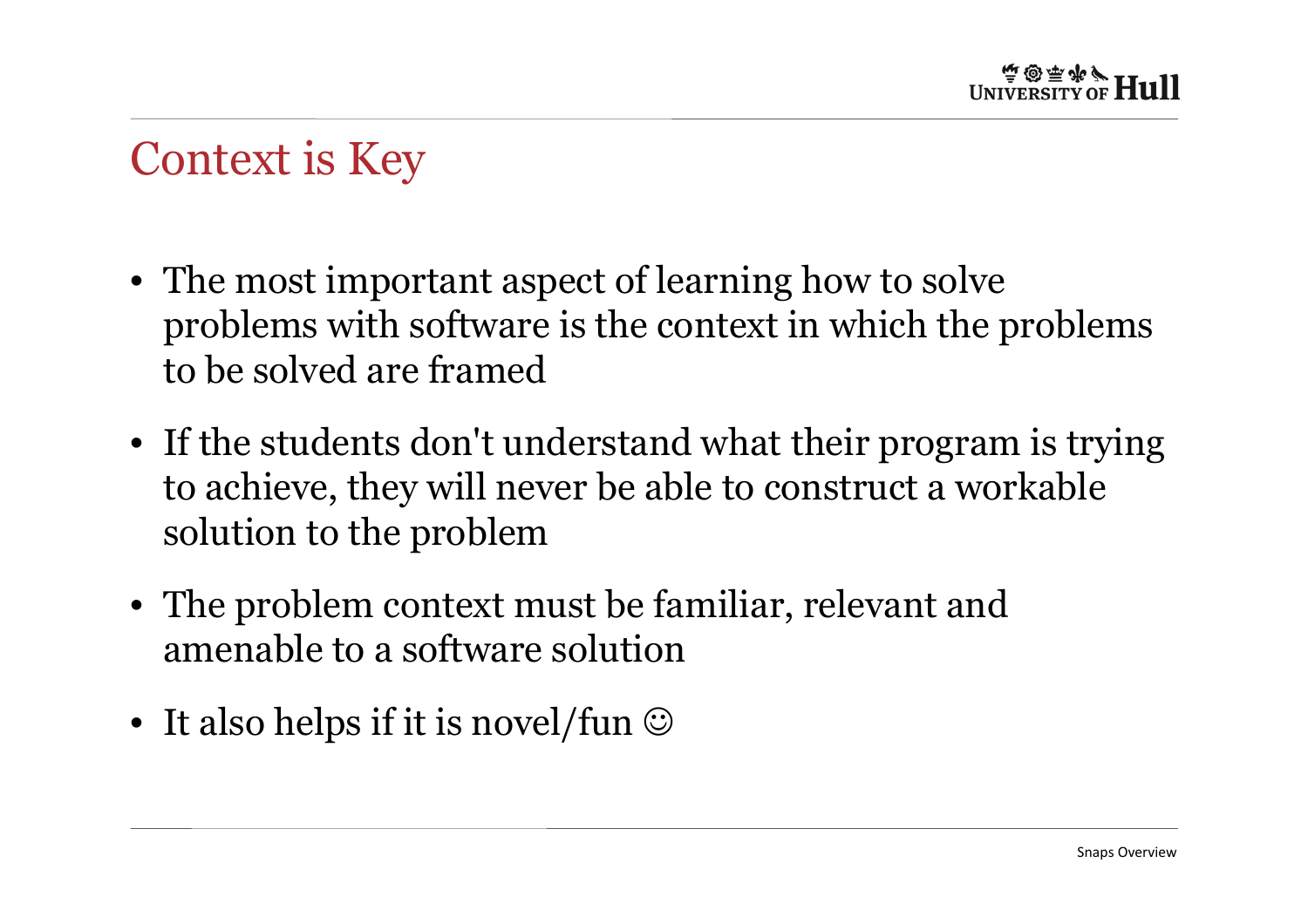## Establishing Context

• If you are teaching computing for use by a Physicist you can place the problem in this context:

*"Write a program to perform Ohm's Law calculations."*

- In a Computer Science course you can use line of business problem solving
- Either way it is important to instil professional principles from the start:

*"Your program should behave sensibly if the user enters a resistance of zero."*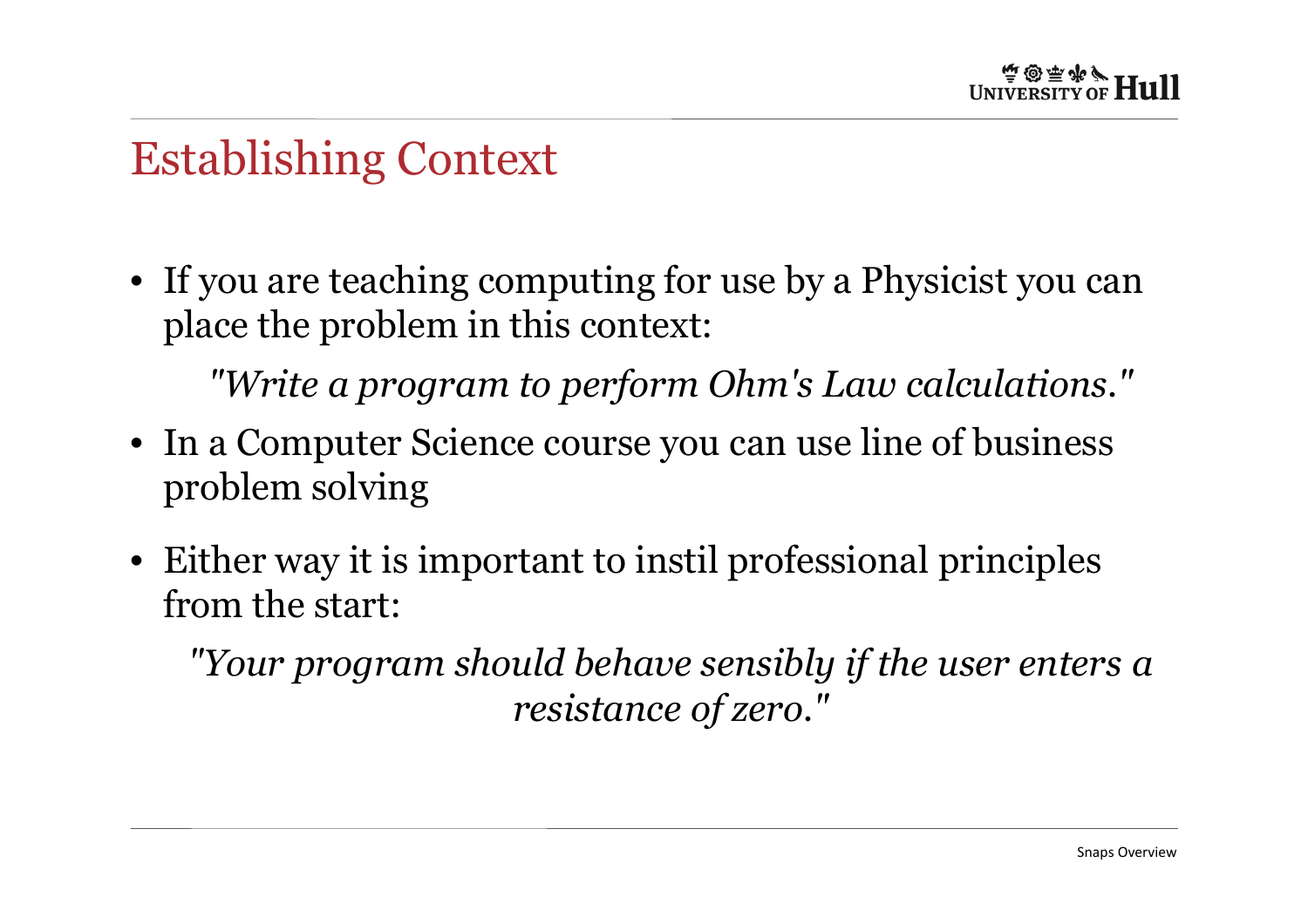### Instilling Professionalism from the start

- Ensuring that a program is "correct" from the start is a very context for programming concepts:
	- and the state of the  $-$  Input validation is a great way to start thinking about conditional statements
	- **Links of the Common**  Repeating requests is a great way to start thinking about asking for data if the input is invalid
- This also gets the student thinking that code to "keep the solution sane" should be part of any program from the start
- From this we can move into the necessity for test (and what test actually means)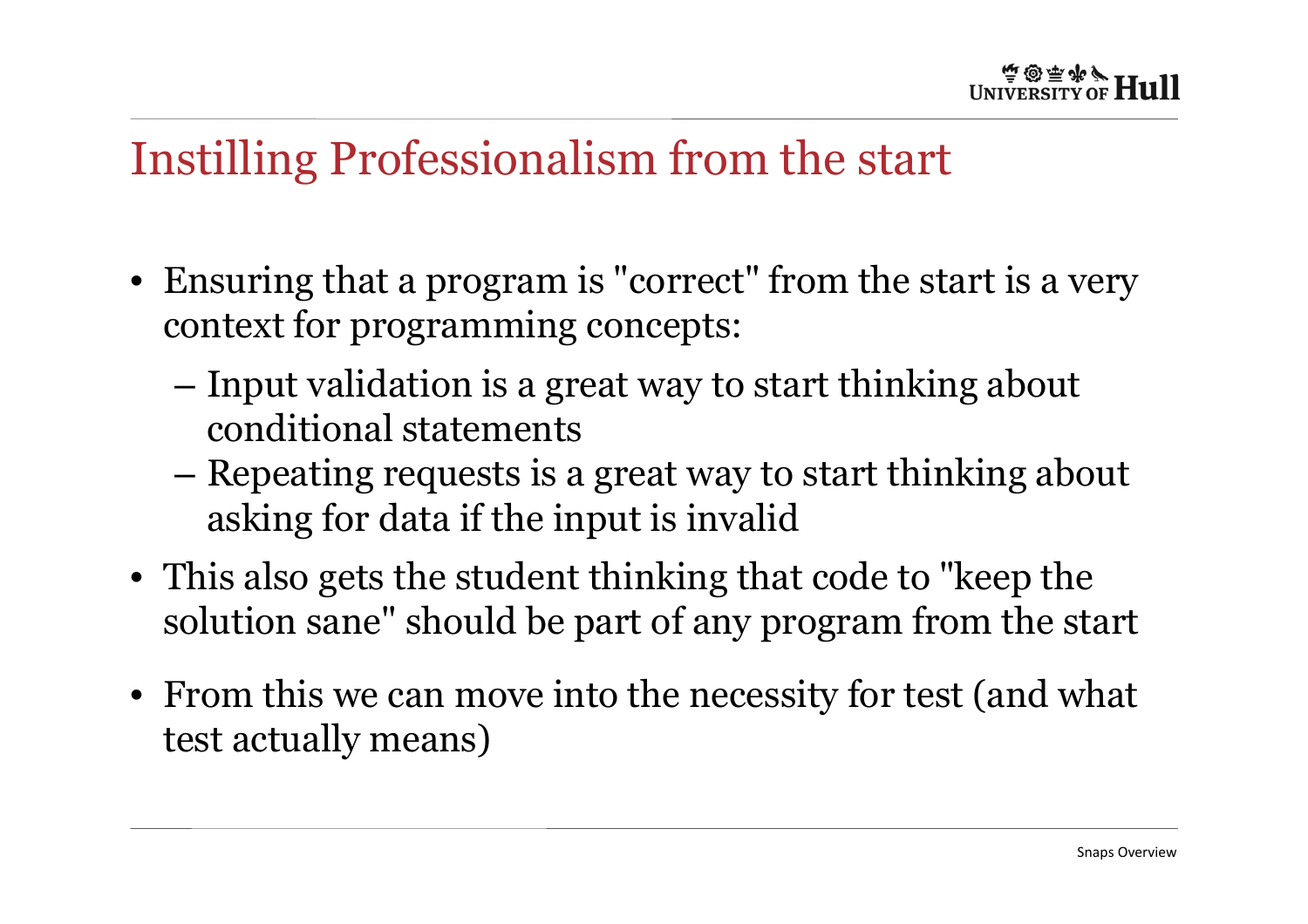## After context, motivation

- The next most important thing is motivation
- Students want to learn things that they can do to impress people, especially other students
	- **Links of the Common** — Writing things on the screen using Console.WriteLine doesn't usually achieve this…
- Things that have been found to impress include:
	- –Writing games
	- **Links of the Common** – Writing programs that make Minecraft worlds
	- **Links of the Common** Turning lights on and off (as per Arduino)
- How about making programs you could sell?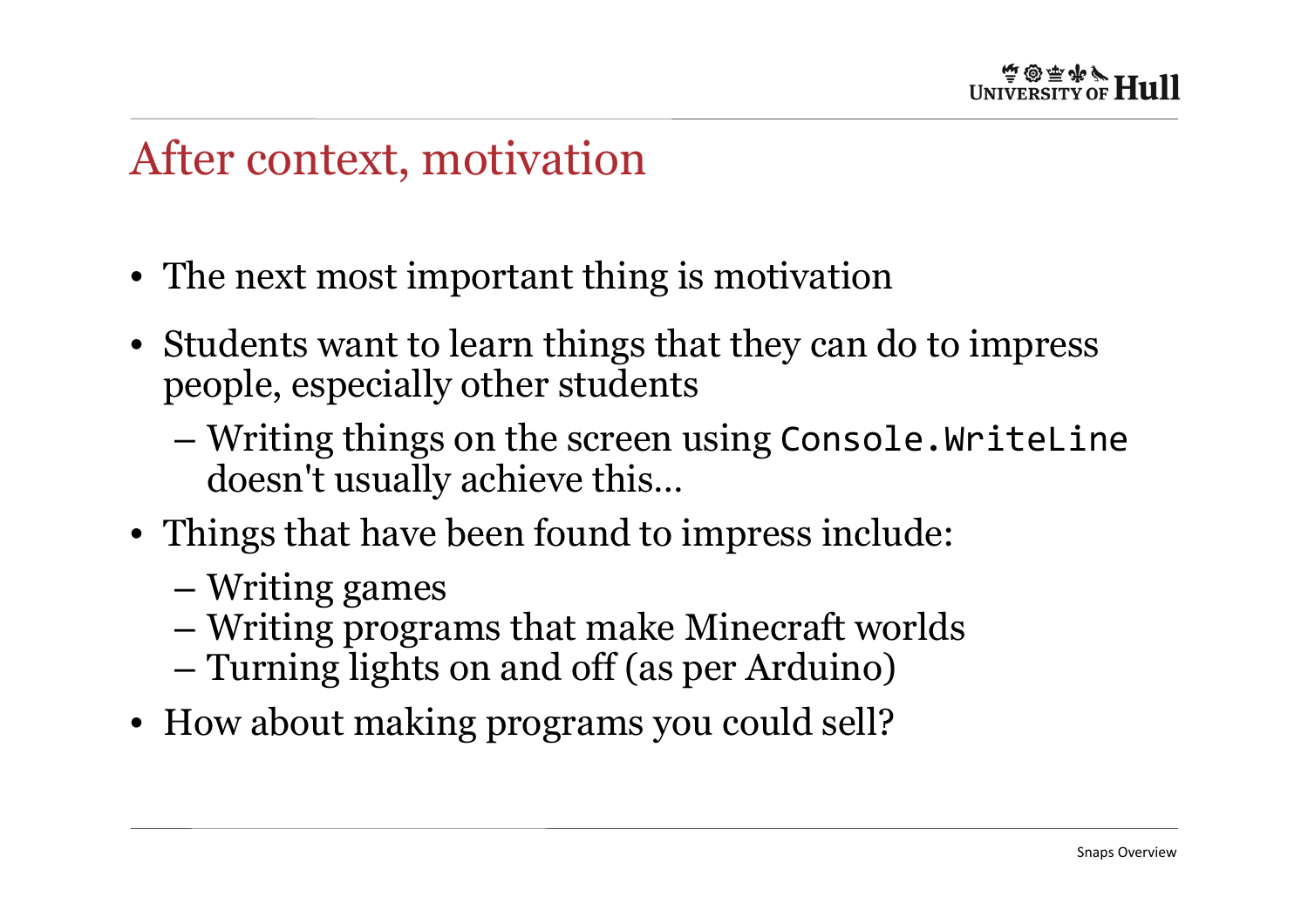# Application writing

- Writing "proper" applications is difficult for beginners
- To write an application the student must be au-fait with some advanced programming concepts
	- and the state of the Objects: the display system will be object based
	- $\blacksquare$  hypnic, innut will be provided on the hack of e Events: input will be provided on the back of events
	- –Tasks: many systems use asynchronous operation
	- –– API: each interface will require objects to be created and marshalled
- By the time the student can understand these they will already be good programmers

and the state of the  $-$  Or they will have given up before this stage…..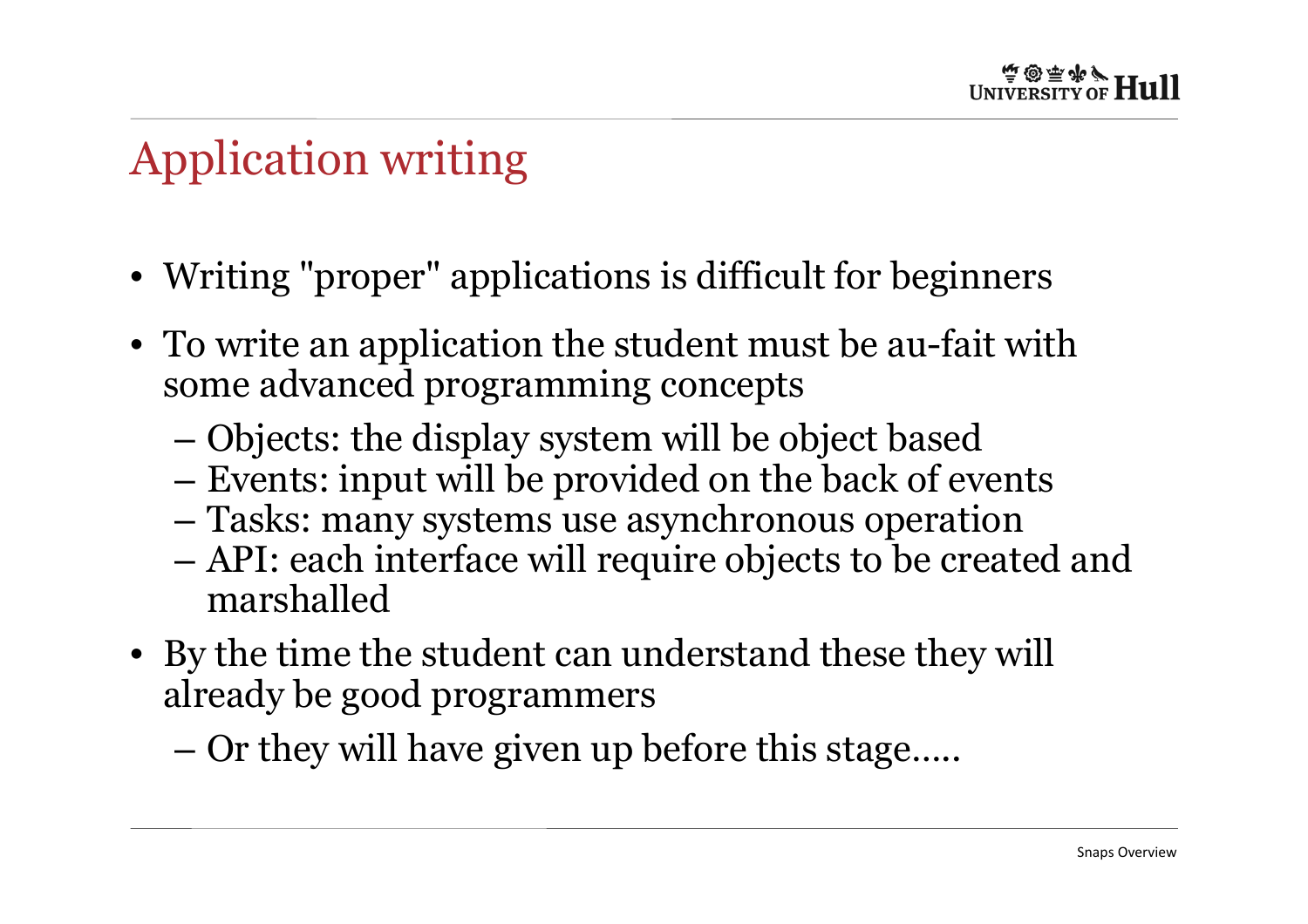Enter "Snaps

Simple .NET Application Program Services

string guestName; guestName = Snaps.ReadString("What is your name"); Snaps.SpeakString(guestName);

- Snaps is a library of "snap together" library components in C# that are easy to understand and use
- They are packaged and used in exactly the same as "Console.Readline" but they provide easy access to interesting resources
- And they are entirely synchronous in use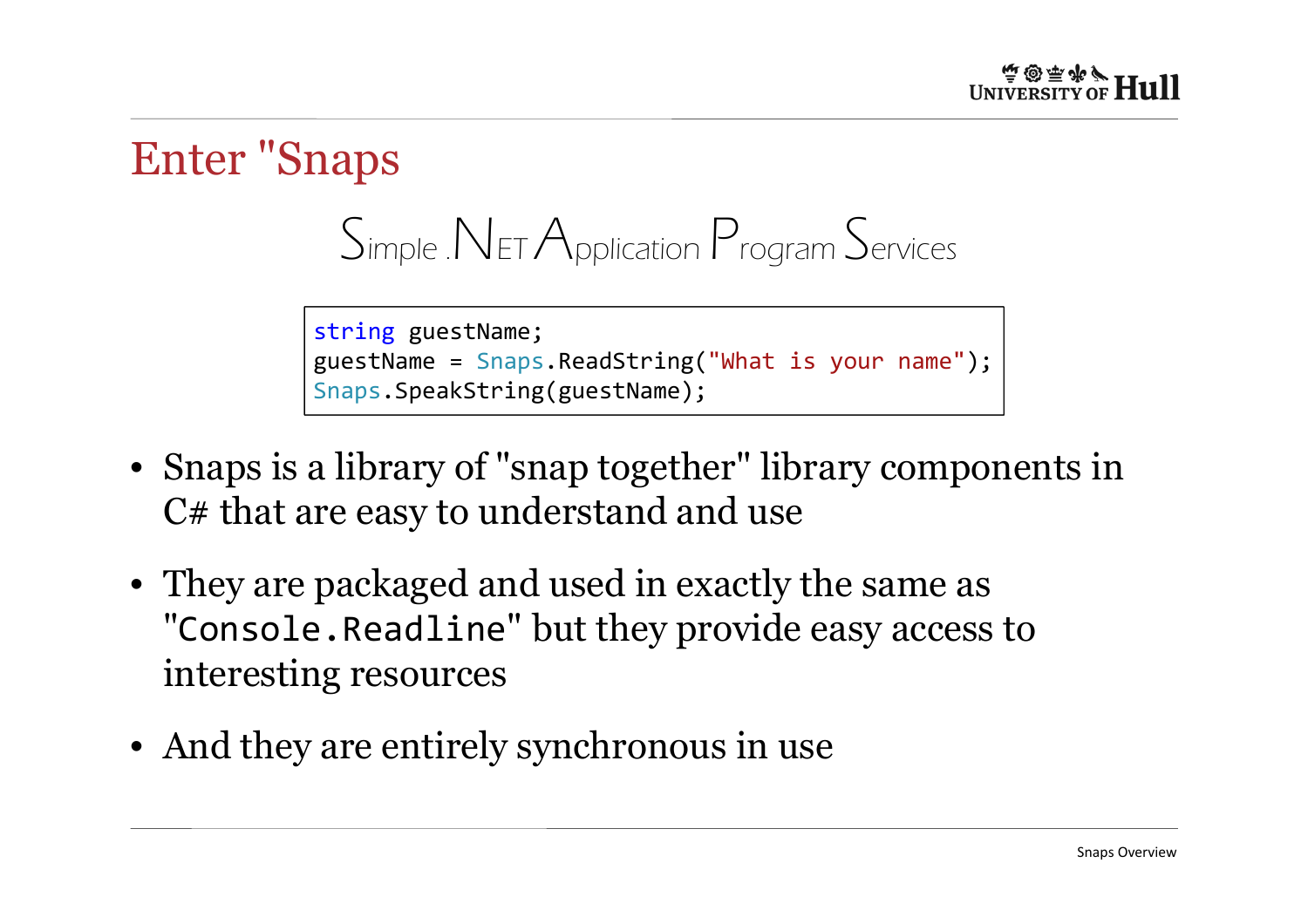## The Importance of Synchronicity

- It is fundamentally important that the Snap methods all run synchronously
- This is so that we can teach the fundamentals of programming using them
	- **Links of the Common**  $-$  This requires some interesting programming behind the  $\,$ scenes….
- We will need to introduce events and asynchronous operation later in a programming course
	- **Links of the Common**  We can do some of this by showing how the Snaps actually work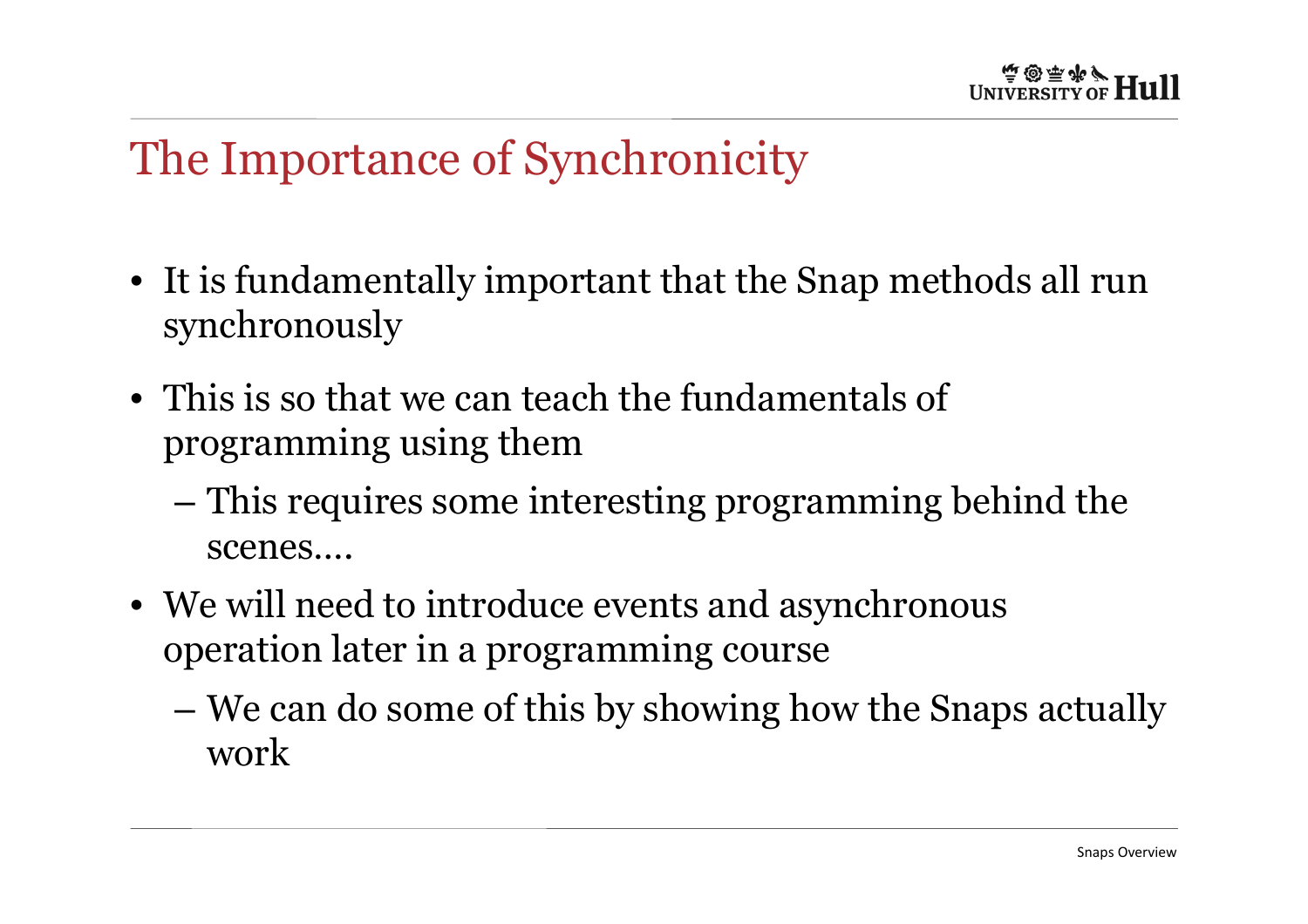#### Snap Demo: Weather Forecaster

```
string forecast = Snaps.GetWeatherForecastDescription("UKXX0476", 1);
Snaps.SpeakString("The forecast is " + forecast + ".");
int forecastTemp = Snaps.GetForecastTemperatureInFahrenheit("UKXX0476", 1);
Snaps.SpeakString("The temperature will be " + forecastTemp.ToString());
```
- A snaps program can get the weather forecast for a location (temperature and conditions) and then speak the result
- Warn you to wear a coat or sunscreen
- Plenty of scope for customisation
	- –– Display different weather pictures etc (Snaps apps can<br>display embedded or web based graphics) display embedded or web based graphics)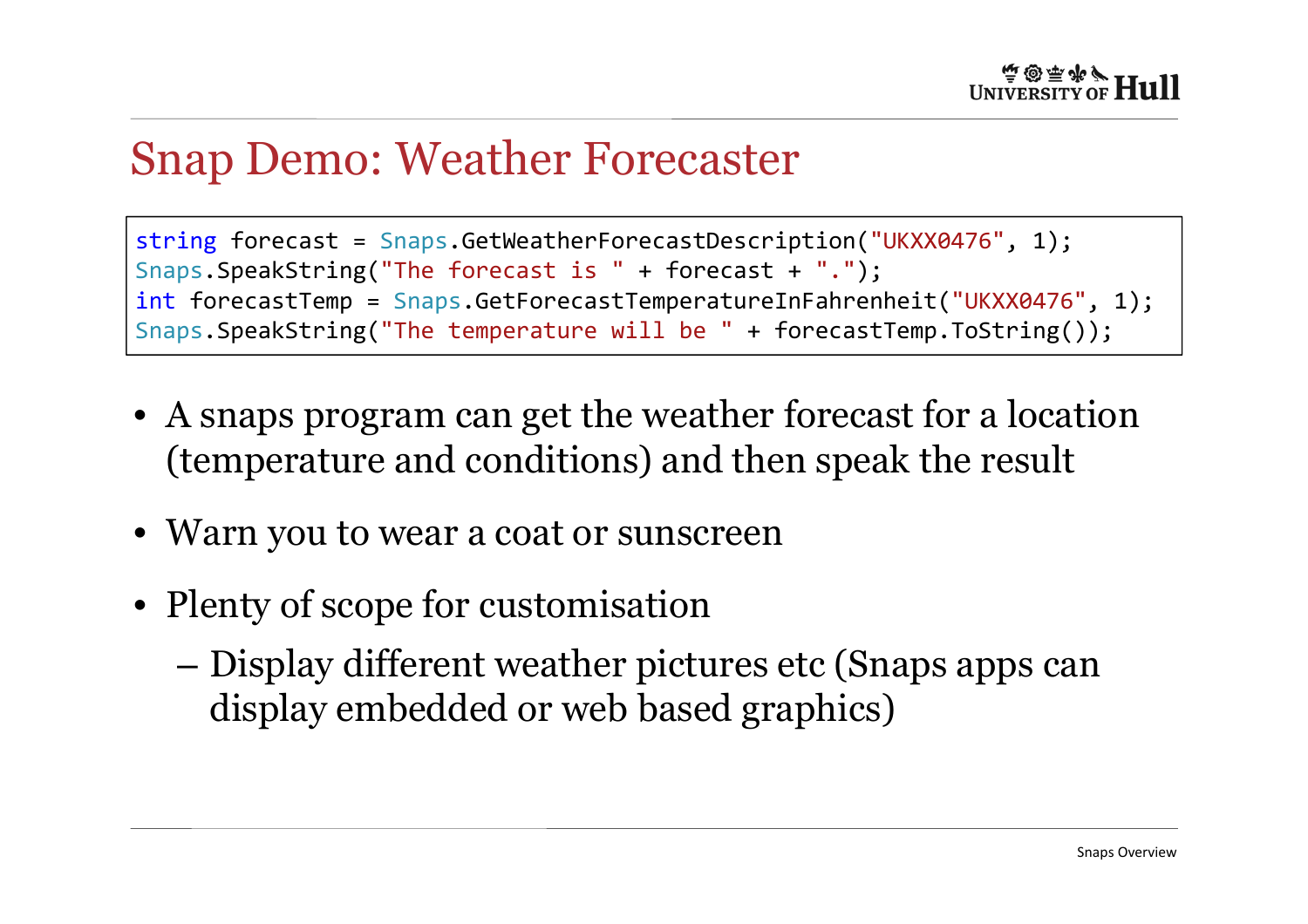#### Snap Demo: Pizza Picker

```
string toppingChoice = Snaps.SelectFrom5Buttons("Cheese and Tomato", 
"Pepperoni", "Chicken", "Vegetarian", "Show Totals");

if (toppingChoice == "Cheese and Tomato")
    cheeseAndTomatoCount = cheeseAndTomatoCount + 1;
```


• The Snaps library provides a synchronous way of creating and reading user input that makes menu driven code easy to create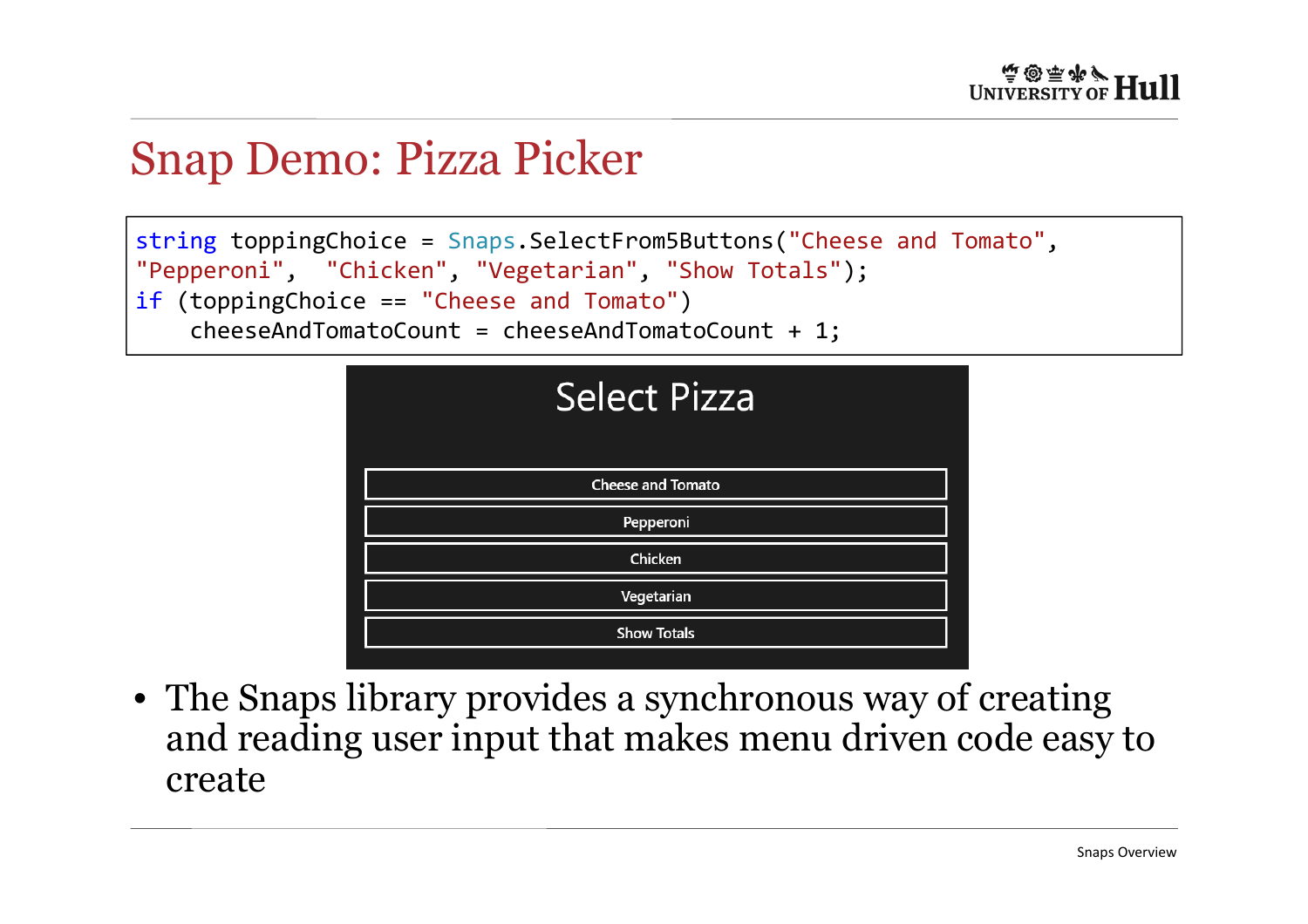## Snaps Deployment

- Snaps has been written as a set of libraries for Windows 8.1 desktop and phone
	- and the state of the – Programs written using Snaps can be deployed for both platforms
	- **Links of the Common**  $-$  It is planned to provide versions for Android and iOS
- It will be deployed in the form of a Visual Studio project template
- The Snaps framework will be released as Open Source on GitHub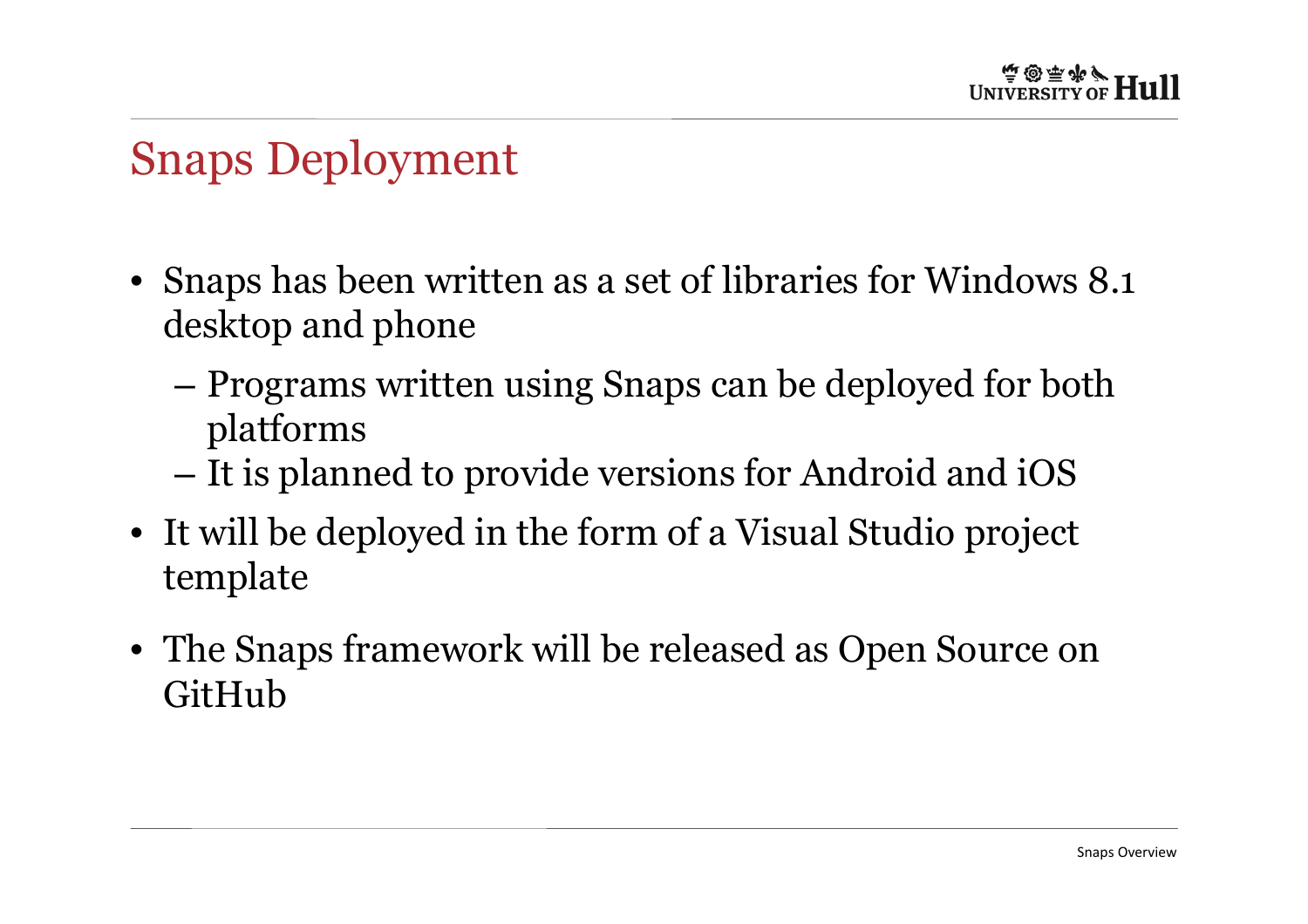# Snaps Rules

- Rules for making Snaps:
	- 1. Easy to use (no reference parameters, throw or return status, use exceptions when appropriate)
	- 2. Atomic (one method per function, no communication via<br>side effects) side effects)
	- 3. Synchronous (method only returns to the caller when the task it was called to perform has been completed).
	- 4. Portable (works on all platforms in exactly the same way)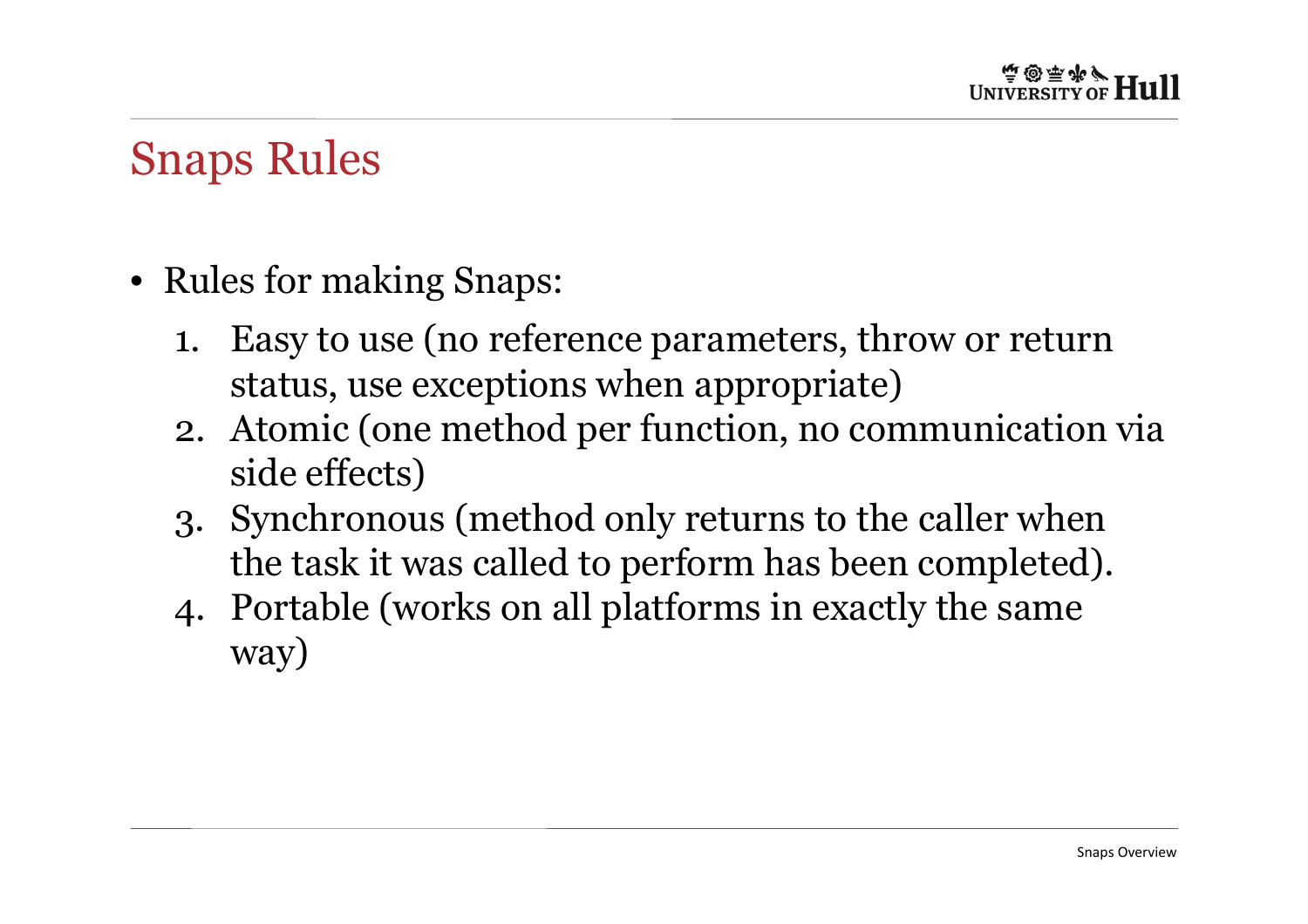### Snaps and Teaching

- We will be using Snaps in our teaching starting 2015-2016
	- and the state of the A Microsoft Press book is being written to underpin the course
- The idea is to get students working with the Snaps and generating (and maybe even publishing) applications usingthe library – and maybe even writing their own snaps
	- and the state of the Embedded Snaps
	- and the state of the  $-$  Snaps that use the Marvel comic API
- Snaps provides a strong context for generating solutions and learning sequential programming